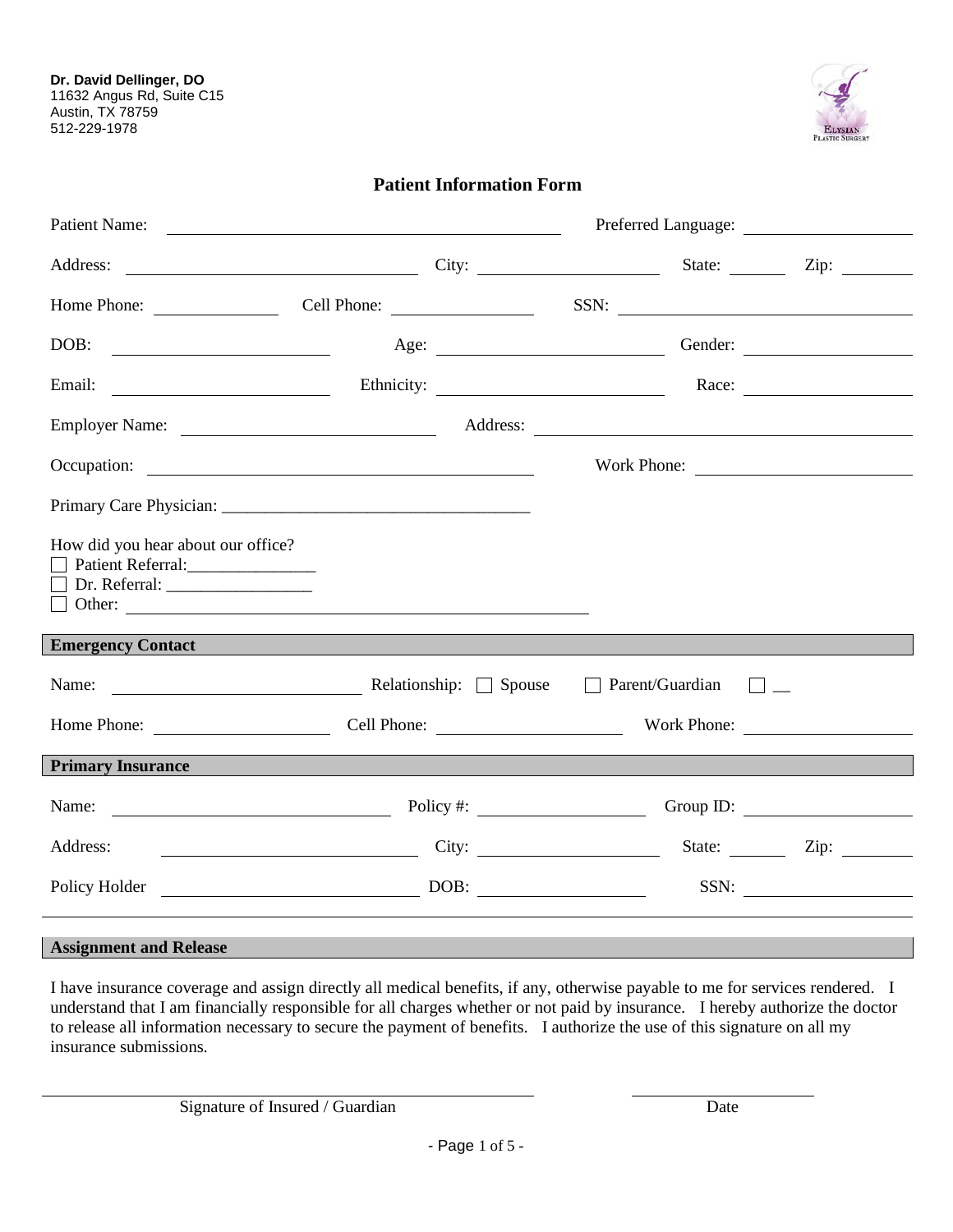

| What is the nature of your visit: |  |  |
|-----------------------------------|--|--|
|                                   |  |  |

|     | <b>Section I: Surgery and Anesthesia History</b>                                                                         |     |                             |                    |
|-----|--------------------------------------------------------------------------------------------------------------------------|-----|-----------------------------|--------------------|
| 1.  | Have you ever had surgery? $\Box$ Yes $\Box$ No, if yes please describe:                                                 |     |                             |                    |
|     |                                                                                                                          |     |                             |                    |
| 2.  | Do you have a blood relative who had anesthesia complications of any kind? $\Box$ Yes $\Box$ No, if yes please describe: |     |                             |                    |
|     |                                                                                                                          |     |                             |                    |
|     | <b>Section II: Specific Medical History</b>                                                                              |     |                             |                    |
|     |                                                                                                                          |     |                             |                    |
|     |                                                                                                                          |     |                             |                    |
|     |                                                                                                                          |     |                             |                    |
|     | Are you pregnant? $\Box$ Yes<br>No<br>$\mathcal{L}^{\mathcal{A}}$                                                        |     |                             |                    |
|     | Have you or do you still have:                                                                                           | Yes | N <sub>0</sub>              | <b>Description</b> |
| 1.  | Asthma                                                                                                                   |     |                             |                    |
| 2.  | <b>High Blood Pressure</b>                                                                                               |     |                             |                    |
| 3.  | <b>Heart Trouble</b>                                                                                                     |     | $\Box$                      |                    |
| 4.  | Hepatitis or Liver Trouble                                                                                               |     | $\mathbf{L}$                |                    |
| 5.  | Kidney Trouble                                                                                                           |     |                             |                    |
| 6.  | <b>Diabetes</b>                                                                                                          |     |                             |                    |
| 7.  | <b>Stroke</b>                                                                                                            |     |                             |                    |
| 8.  | <b>HIV/AIDS</b>                                                                                                          |     |                             |                    |
| 9.  | Cancer                                                                                                                   |     |                             |                    |
| 10. | <b>Breast Cancer</b>                                                                                                     |     | L                           |                    |
| 11. | Melanoma                                                                                                                 |     |                             |                    |
| 12. | <b>Thyroid Trouble</b>                                                                                                   |     | ᅳ                           |                    |
| 13. | Autoimmune Disease                                                                                                       |     | $\mathcal{L}_{\mathcal{A}}$ |                    |
| 14. | Anemia                                                                                                                   |     | $\mathbf{L}$                |                    |
| 15. | <b>Bleeding Tendency</b>                                                                                                 |     |                             |                    |
| 16. | Depression                                                                                                               |     |                             |                    |
| 17. | Weight Changes                                                                                                           |     | L                           |                    |
| 16. | Others Not Listed:                                                                                                       |     |                             |                    |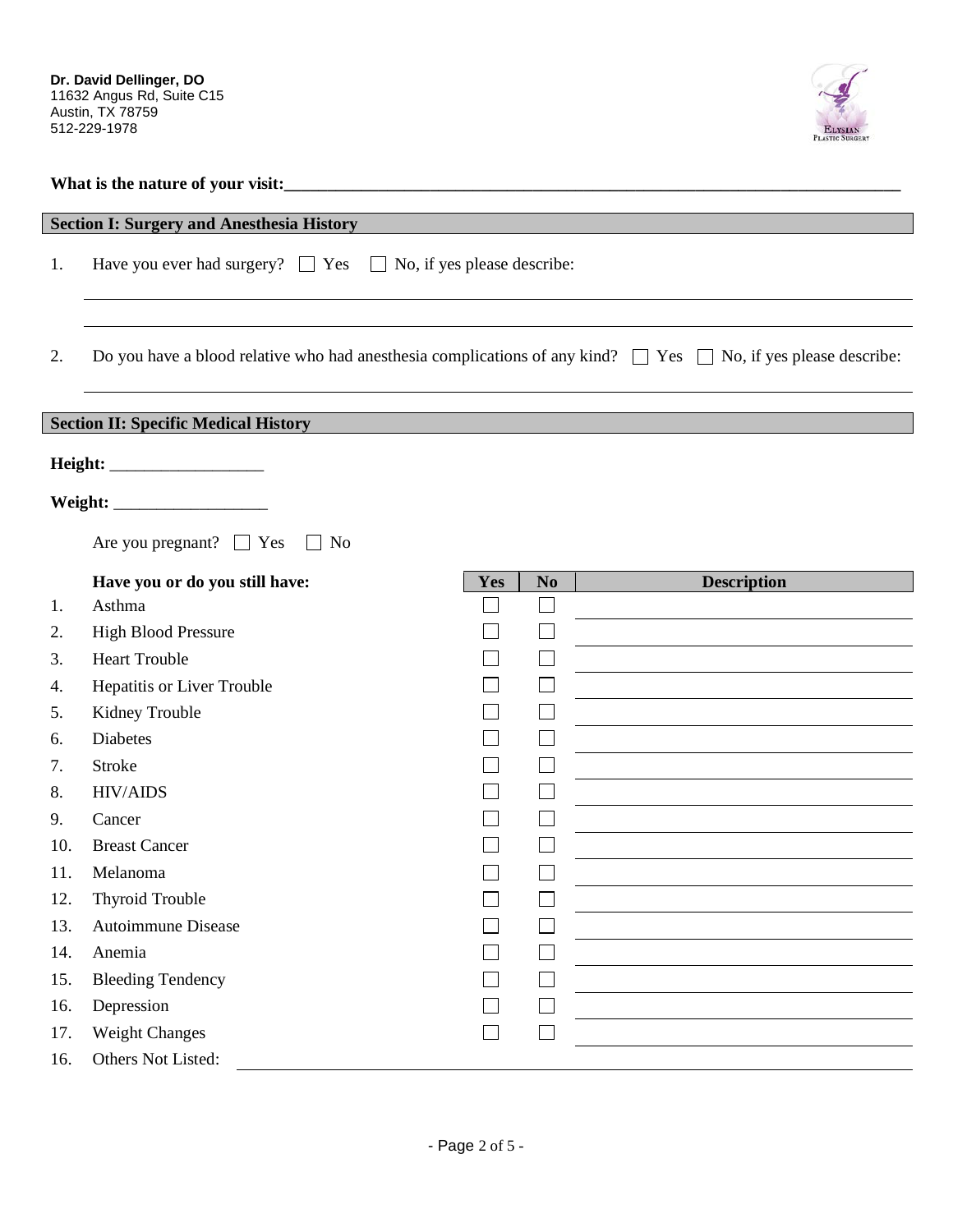

| <b>Section III: Social History</b>                                                                        |                                                                                                                                                                                     |     |                |                    |  |  |  |
|-----------------------------------------------------------------------------------------------------------|-------------------------------------------------------------------------------------------------------------------------------------------------------------------------------------|-----|----------------|--------------------|--|--|--|
| 1.<br>2.<br>3.                                                                                            | $\Box$ No<br>Do you smoke<br>Yes, how much<br>$\perp$<br>Do you drink<br>Yes, how much<br>No<br>$\perp$<br>$\mathbb{R}^n$<br>Do you have children $\Box$ No<br>$\Box$ Yes, how many |     |                |                    |  |  |  |
|                                                                                                           | <b>Section IV: Family History</b>                                                                                                                                                   |     |                |                    |  |  |  |
| 1.                                                                                                        | Have any blood relatives had any of the following?<br>Cancer                                                                                                                        | Yes | N <sub>0</sub> | <b>Description</b> |  |  |  |
|                                                                                                           |                                                                                                                                                                                     |     |                |                    |  |  |  |
| 2.                                                                                                        | <b>Breast Cancer</b>                                                                                                                                                                |     |                |                    |  |  |  |
| 3.                                                                                                        | <b>Heart Disease</b>                                                                                                                                                                |     |                |                    |  |  |  |
| 4.                                                                                                        | <b>High Blood Pressure</b>                                                                                                                                                          |     |                |                    |  |  |  |
| 5.                                                                                                        | Melanoma                                                                                                                                                                            |     |                |                    |  |  |  |
| 6.                                                                                                        | <b>Stroke</b>                                                                                                                                                                       |     |                |                    |  |  |  |
| 7.                                                                                                        | <b>Kidney Disease</b>                                                                                                                                                               |     |                |                    |  |  |  |
| 8.                                                                                                        | Depression                                                                                                                                                                          |     |                |                    |  |  |  |
|                                                                                                           | <b>Section V: Women Only</b>                                                                                                                                                        |     |                |                    |  |  |  |
| Date of last mammogram:<br><u>Date of last mammogram</u> :<br>Do you do regular self breast exams:        |                                                                                                                                                                                     |     |                |                    |  |  |  |
|                                                                                                           |                                                                                                                                                                                     |     |                |                    |  |  |  |
| <b>Section VI: Medications</b>                                                                            |                                                                                                                                                                                     |     |                |                    |  |  |  |
| Are you taking any medications, vitamins or herbal supplements? $\Box$ Yes $\Box$ No, if yes please list: |                                                                                                                                                                                     |     |                |                    |  |  |  |
|                                                                                                           |                                                                                                                                                                                     |     |                |                    |  |  |  |
|                                                                                                           |                                                                                                                                                                                     |     |                |                    |  |  |  |
| <b>Section VII: Allergies and Sensitivities</b>                                                           |                                                                                                                                                                                     |     |                |                    |  |  |  |
| Are you allergic to any medications or local anesthesia? $\Box$ Yes<br>$\Box$ No, if yes please list:     |                                                                                                                                                                                     |     |                |                    |  |  |  |
| I have read this questionnaire and disclosed my medical history to the best of my knowledge.              |                                                                                                                                                                                     |     |                |                    |  |  |  |

Patient Signature:

- Page 3 of 5 -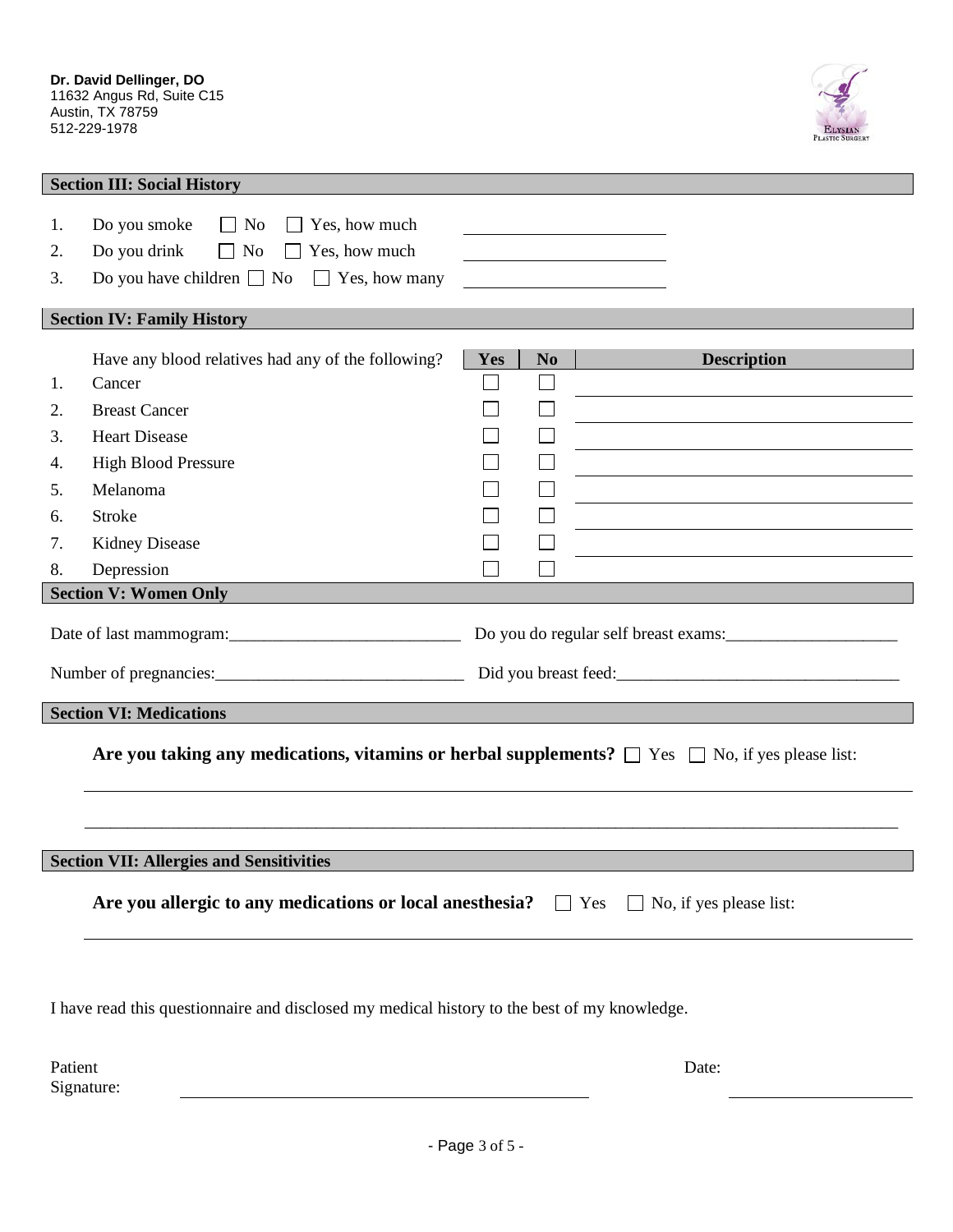

## Consent to Communicate

Patient Name:

Please mark the ways that you consent to us communicating with you:

| <b>Method</b>                                                     | <b>Ok to Leave</b><br><b>Voicemail</b> | <b>Ok to Leave Message</b><br>with Another Person | <b>Preferred</b><br><b>Contact</b><br>Method(s) | <b>Best Time to</b><br>Call* |  |  |
|-------------------------------------------------------------------|----------------------------------------|---------------------------------------------------|-------------------------------------------------|------------------------------|--|--|
| <b>Call Work Phone</b>                                            | $\Box$ No<br>__ Yes                    | $\bigcap$ Yes<br><b>INo</b>                       |                                                 |                              |  |  |
| Call Cell Phone                                                   | No<br> Yes                             | $\forall$ es<br>- INo                             |                                                 |                              |  |  |
| Call Home Phone                                                   | No<br>$\overline{\phantom{a}}$  Yes    | <b>Yes</b><br>- INo                               |                                                 |                              |  |  |
| Send Email                                                        |                                        | ۰                                                 |                                                 |                              |  |  |
| <b>Email Appointment Reminders</b>                                |                                        |                                                   |                                                 |                              |  |  |
| Email Medical Information                                         |                                        |                                                   |                                                 |                              |  |  |
| <b>Email Office Specials</b>                                      |                                        |                                                   |                                                 |                              |  |  |
| Send Regular Mail                                                 |                                        |                                                   |                                                 |                              |  |  |
| Mail to which Address:<br>Other (please list):<br>Home            |                                        |                                                   |                                                 |                              |  |  |
| Send Text Message - if ok, please list cell carrier (e.g., AT&T): |                                        |                                                   |                                                 |                              |  |  |
| <b>Text Appointment Reminders</b>                                 |                                        |                                                   |                                                 |                              |  |  |
| <b>Text Office Specials</b>                                       |                                        |                                                   |                                                 |                              |  |  |

If it's ok to leave a message with another person, please list them:

| <b>Name</b> | <b>DOB</b> | Relationship | <b>OK to Release</b><br><b>Results</b> | <b>Any Comments</b> |
|-------------|------------|--------------|----------------------------------------|---------------------|
|             |            |              | $\square$ No                           |                     |
|             |            |              | $\square$ No<br>$\Box$ Yes             |                     |

Signature: Date: